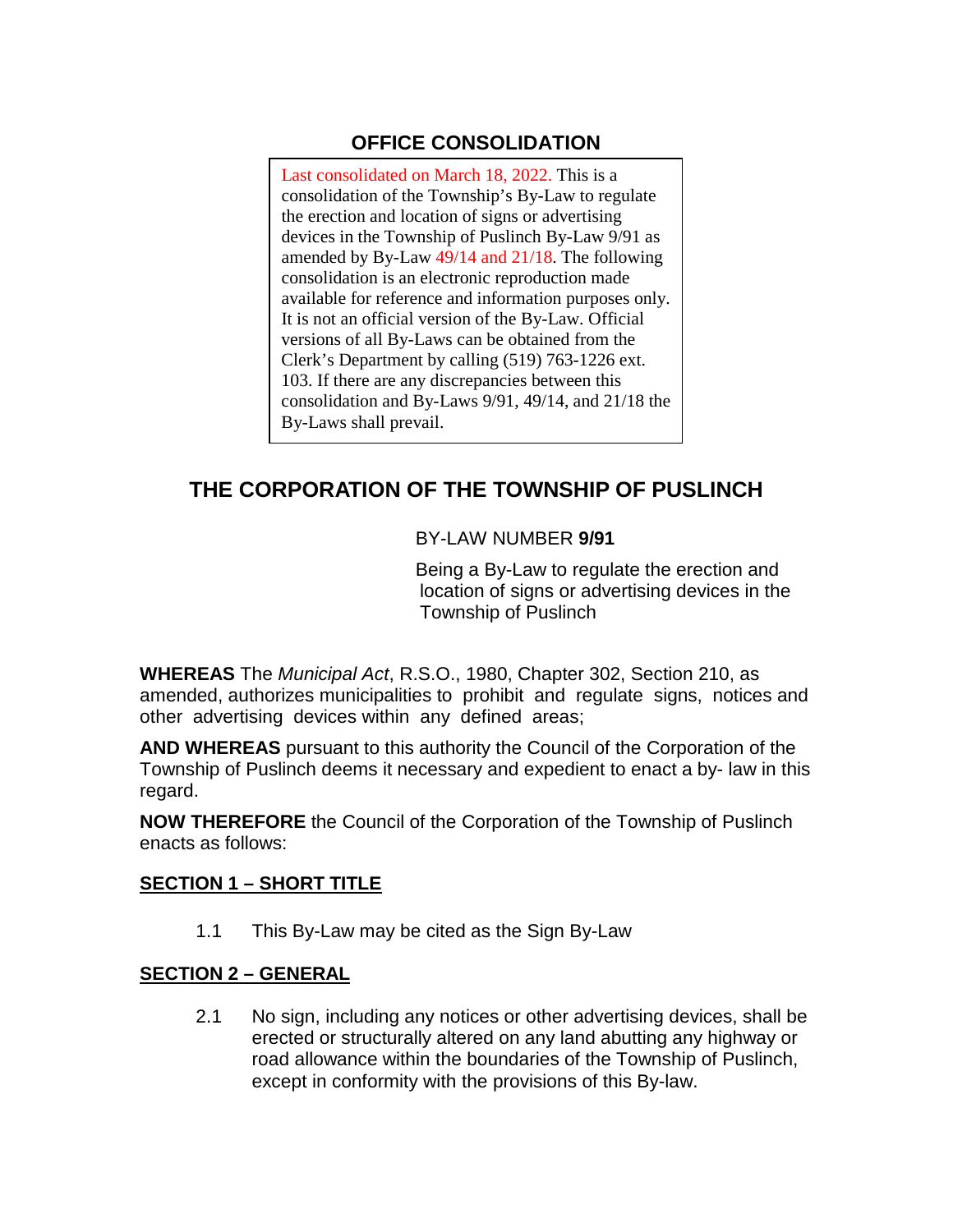- 2.2 Signs not in accordance with the provisions contained herein are hereby prohibited. Where a sign has been lawfully erected prior to this By-law coming into force, such a sign shall be permitted provided that it is not enlarged or structurally altered, and provided that it is not in conflict with the regulations of Section 7 of this Bylaw.
- 2.3 No sign except as provided herein, shall be erected, installed, displayed or altered by the owner or any person without first obtaining a permit from the Township of Puslinch approving such sign or alteration and paying the fee prescribed and charged herein for such a permit.
	- i) a change in the message displayed by the sign, so long as such change is in accordance with the provisions herein, does not constitute an alteration so as to require a permit.
- 2.4 Puslinch Council may authorize the pulling down or removal, at the expense of the owner, of any sign or other advertising device that is erected or displayed in contravention of this By-law except as provided for in Section 2.2 and may require the owner or any person who
	- i) has caused a sign or other advertising device to be erected, displayed, altered or repaired without first having obtained a permit to do so; or
	- ii) having obtained a permit has caused a sign or other advertising device to be erected, displayed, altered or repaired contrary to the approved plans in respect of which the permit was issued, to make such sign or other advertising device comply with the by-laws of the Municipality if it does not so comply or to remove such sign or other advertising device within twenty-one days of the Municipality giving notice of such contravention.
- 2.5 The nailing or otherwise attaching of anything or the causing of anything to be so nailed or otherwise attached to or upon any property managed and controlled by a public utility commission or of a local board or on any public road allowance is hereby prohibited.
- 2.6 Notwithstanding anything contained herein, this By-law shall not apply to signs used to regulate traffic and parking including the signs required for the maintenance and construction of roads and public services and including signs erected on public road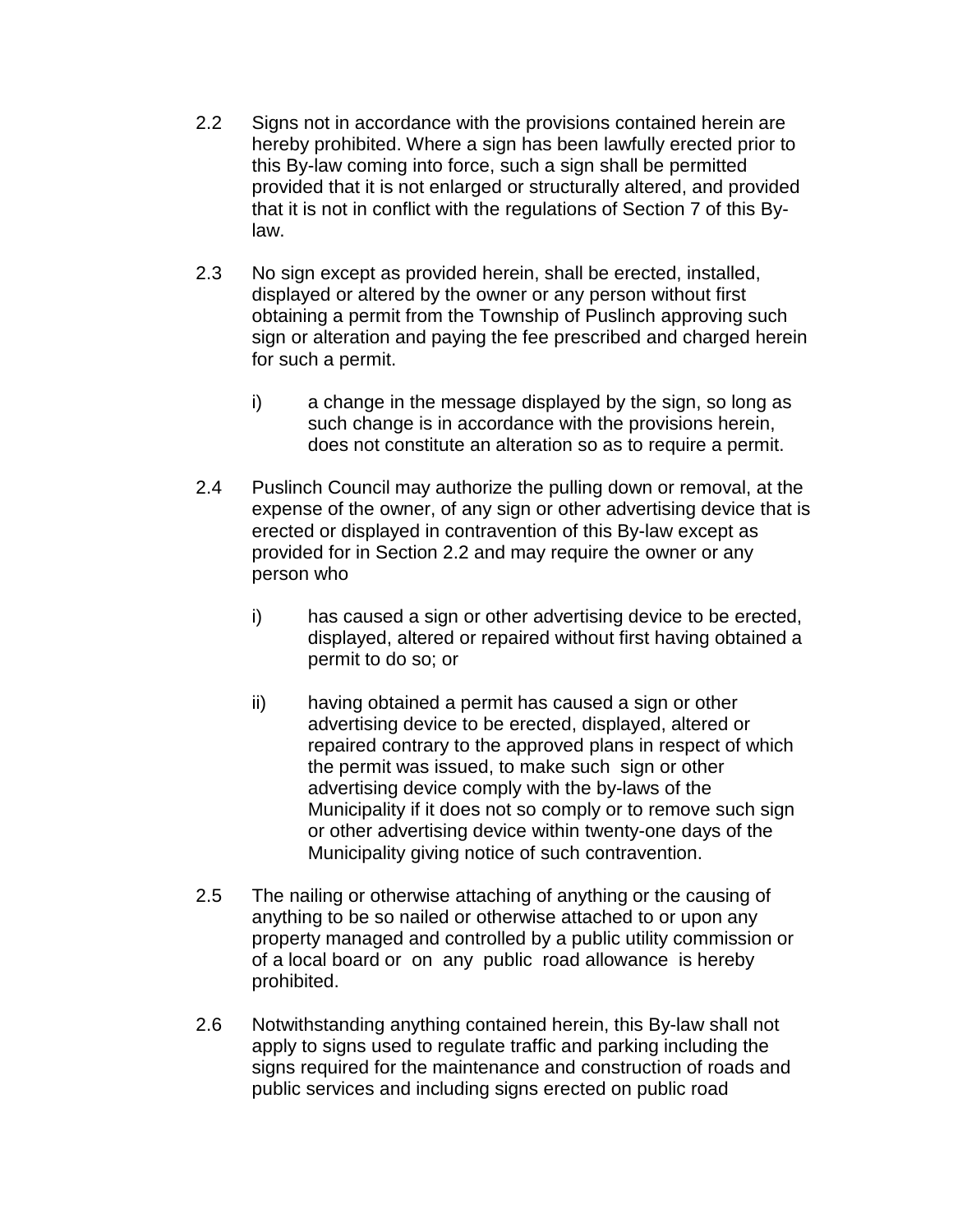allowances by public agencies or authorities which have jurisdiction over such public road allowances.

- 2.7 Notwithstanding anything contained herein, this By-law shall not apply to lands owned by The Corporation of the Township of Puslinch nor shall it apply to signs erected at the direction of The Corporation of the Township of Puslinch whether such signs are situated on private property or public property.
- 2.8 No person shall pull down or deface signs or other advertising devices and notices lawfully affixed.
- 2.9 The posting or exhibition of placards, play bills, posters, writing of pictures or the writing of words, or the making of pictures or drawings, which are indecent or may tend to corrupt or demoralize, on any wall or fence or elsewhere on a highway or in a public place, is hereby prohibited.

#### **SECTION 3 – REGULATIONS**

- 3.1 No sign shall be so located as to interfere with or obstruct the view of any, traffic sign or signal or in any way be hazardous to pedestrian or vehicular traffic.
- 3.2 No sign shall overhang or encroach on any portion of a road allowance.
- 3.3 No sign shall be so located as to obstruct or impede any door, window or fire escape.
- 3.4 No sign shall be so located as, in the opinion of the Fire Chief, to obstruct or interfere with any fire hydrant within the Township of Puslinch.
- 3.5 No person shall erect or display any sign mounted on top of any roof of any building or structure.
- 3.6 Lighting facilities used to illuminate signs, buildings or premises, including parking areas, shall be so arranged as to deflect light away from adjacent properties or streets.
- 3.7 Portable signs and signs incorporating intermittent illumination are prohibited.
- 3.8 All signs shall maintain a minimum setback of 27.0 metres from the centre line of any road allowance.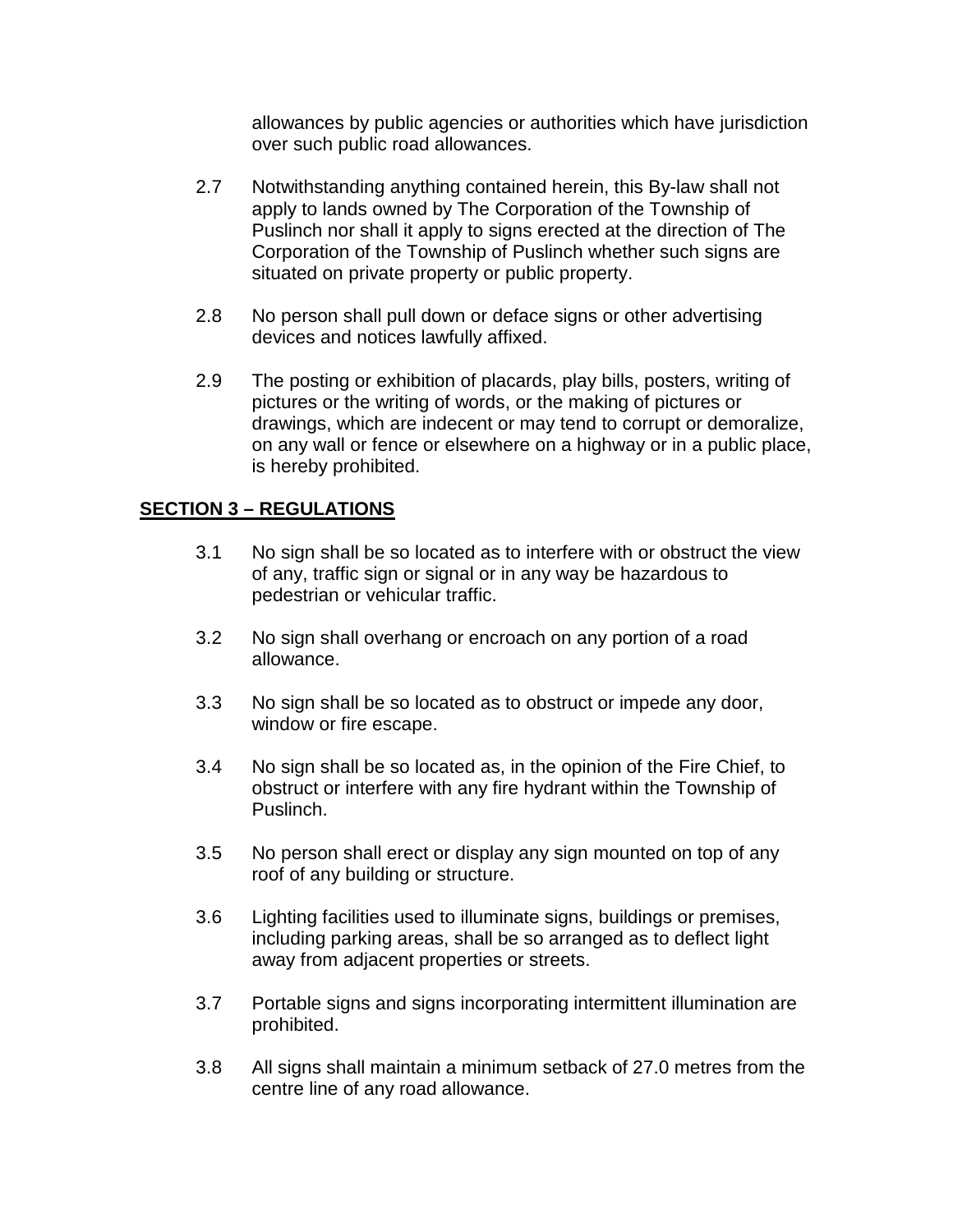- 3.9 Where a business is located within an existing building which is less than 27.0 metres from the centre line of the road allowance, a sign may be mounted on the building, but shall not be allowed to be free standing between said building and the road allowance.
- 3.10 A maximum of one sign shall be allowed for each street frontage of a lot within the Township.
- 3.11 No sign within the Township shall exceed 9.0 square metres in display surface or copy area.
- 3.12 A maximum of one sign, used for identification or advertisement, may be erected remote from a place of business provided such business is located within the Township.

## **SECTION 4 – APPLICATION AND PERMIT**

- 4.1 No person shall erect, cause to be erected, structurally alter or cause to be structurally altered, a sign without first obtaining a permit from the Corporation of the Township of Puslinch.
- 4.2 All applications for permission to erect or alter a sign shall be accompanied by the following information:
	- i) A plan showing the street lines or other boundaries of the property upon which it is proposed to erect such sign or advertising device upon the property in relation to other structures and signs upon such property or upon the premises immediately adjoining thereto. The Building Official may require that the foregoing information or any part thereof be verified by an Ontario land Surveyor at the applicant's expense.
	- ii) Complete drawings and specifications covering the construction of the sign and its supporting framework and the message to be displayed on the sign or advertising device, including colours to be used in the sign as determined by the Building Official.
	- iii) Drawings of, and such other information with respect to, any building upon which it is proposed to locate the sign or advertising device, as may be necessary to determine whether the structure of such building will carry the loads and stresses imposed thereon by the erection of such sign or advertising device without exceeding the stresses specified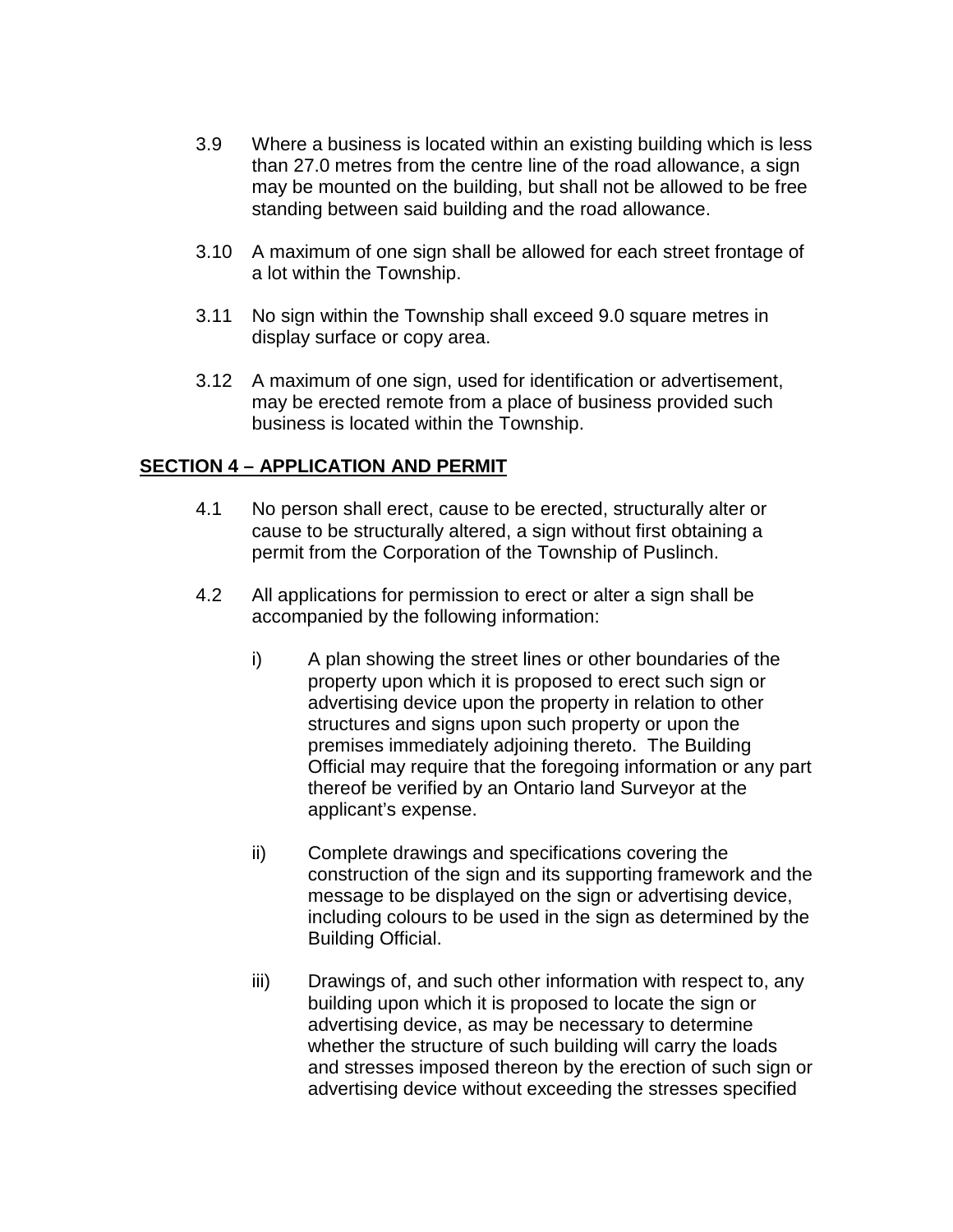in the Building Code. Such drawings shall, in all cases, have marked thereon, in figures, the height of such building.

- iv) Drawings required for the above subsections, shall be in duplicate and drawn to scale. The Building Of official may also require such drawings to be prepared by a professional architect or engineer.
- 4.3 A permit shall not be issued by the Building Official to erect, display, structurally alter or repair any sign or advertising device until such sign or advertising device has been approved by the Building Official as being in conformity with this By-law (except as provided for in Section 2.2) and all relevant Municipal By-laws and Provincial Regulations and the required fee is paid.
- 4.4 Where a sign is located adjacent to a road allowance under the jurisdiction of another government agency, a permit and/or approval may also be required by that agency before approval is given by the Township of Puslinch.
- 4.5 The fee to accompany all applications shall be similar to that established for the issuance of a building permit in the Township of Puslinch as amended from time to time.

## **SECTION 5 – TEMPORARY SIGNS**

- 5.1 The following type of temporary signs may be permitted without municipal approval:
	- i) Sale or lease signs, a maximum of one sign for each street frontage provided such sign is located on the property being sold or leased and does not exceed 0.8 square metres in display surface or copy area and are not illuminated or mechanized.
	- ii) Signs displaying a notice in conformity with a legal requirement or regulation of a government, public board or agency, utility or statute.
	- iii) Directions or notices displayed in connection with any Federal, Provincial or Municipal Election.
	- iv) Signs erected at a construction site to identify the contractors, engineers, architects, or other related personnel such signs shall be removed upon completion of the construction project.

**[By-Law 49/14]**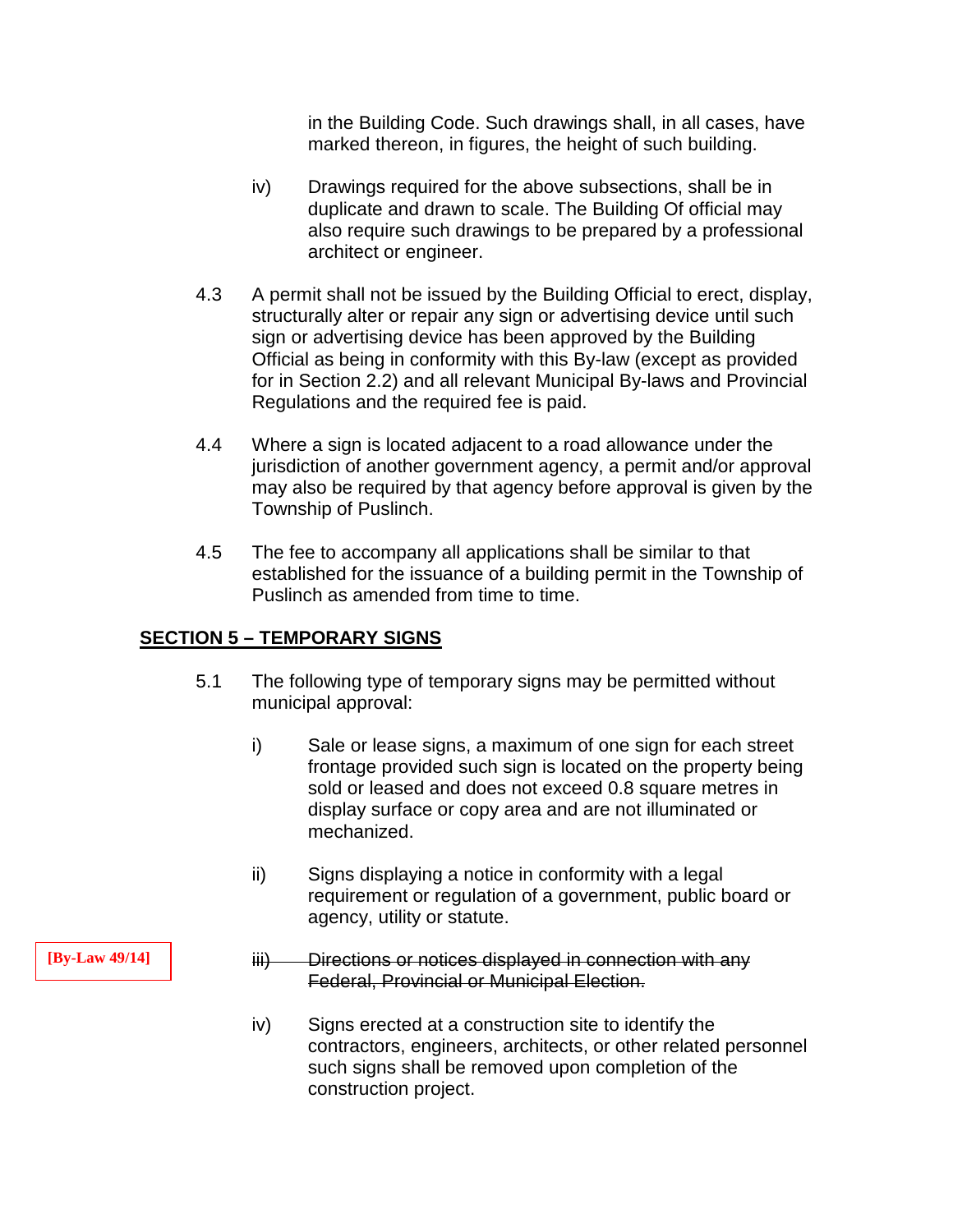| [By-Law 49/14] | 5.2 | Notwithstanding the other provisions contained in this By-law, an |
|----------------|-----|-------------------------------------------------------------------|
|                |     | Election Sign shall be governed by the provisions contained in    |
|                |     | Section 5 only.                                                   |

**[By-Law 49/14]** 5.3 For the purpose of this section:

**[By-Law 21/18]**

**Election Sign** means:

(a) Any candidate or political party in an election under the Canada Elections Act, the Election Act (Ontario), or the Municipal Elections Act, 1996

(b) An issue associated with a person or political party in an election under the Canada Elections Act, the Election Act (Ontario), or the Municipal Elections Act, 1996

(c) A question, law or by-law submitted to the electors under the Canada Elections Act, the Election Act (Ontario), or the Municipal Elections Act, 1996

(d) Any sign on a Vehicle used for the purposes outlined in (a), (b), and (c) above

**Highway** includes a common and public highway, street, avenue, parkway, driveway, square, place, bridge, viaduct or trestle, any part of which is intended for or used by the general public for the passage of Vehicles and includes the area between the lateral property lines thereof.

**Official Sign** means any sign erected pursuant to any statute, bylaw, regulation or other directive or any federal, provincial or municipal government or agency, board or commission thereof.

**Roadway** means the part of the Highway that is improved, designed or ordinarily used for vehicular traffic, but does not include the shoulder, and, where a Highway includes two or more separate roadways, the term "Roadway" refers to any one roadway separately and not to all of the roadways collectively.

**Vehicle** includes a motor vehicle, trailer, traction engine, farm tractor, road-building machine, bicycle and any vehicle drawn, propelled or driven by any kind of power, including muscular power.

**[By-Law 49/14]**

5.4 Notwithstanding any other provision of this By-law, no person shall affix, erect, display or permit or cause to be affixed, erected or displayed an Election Sign: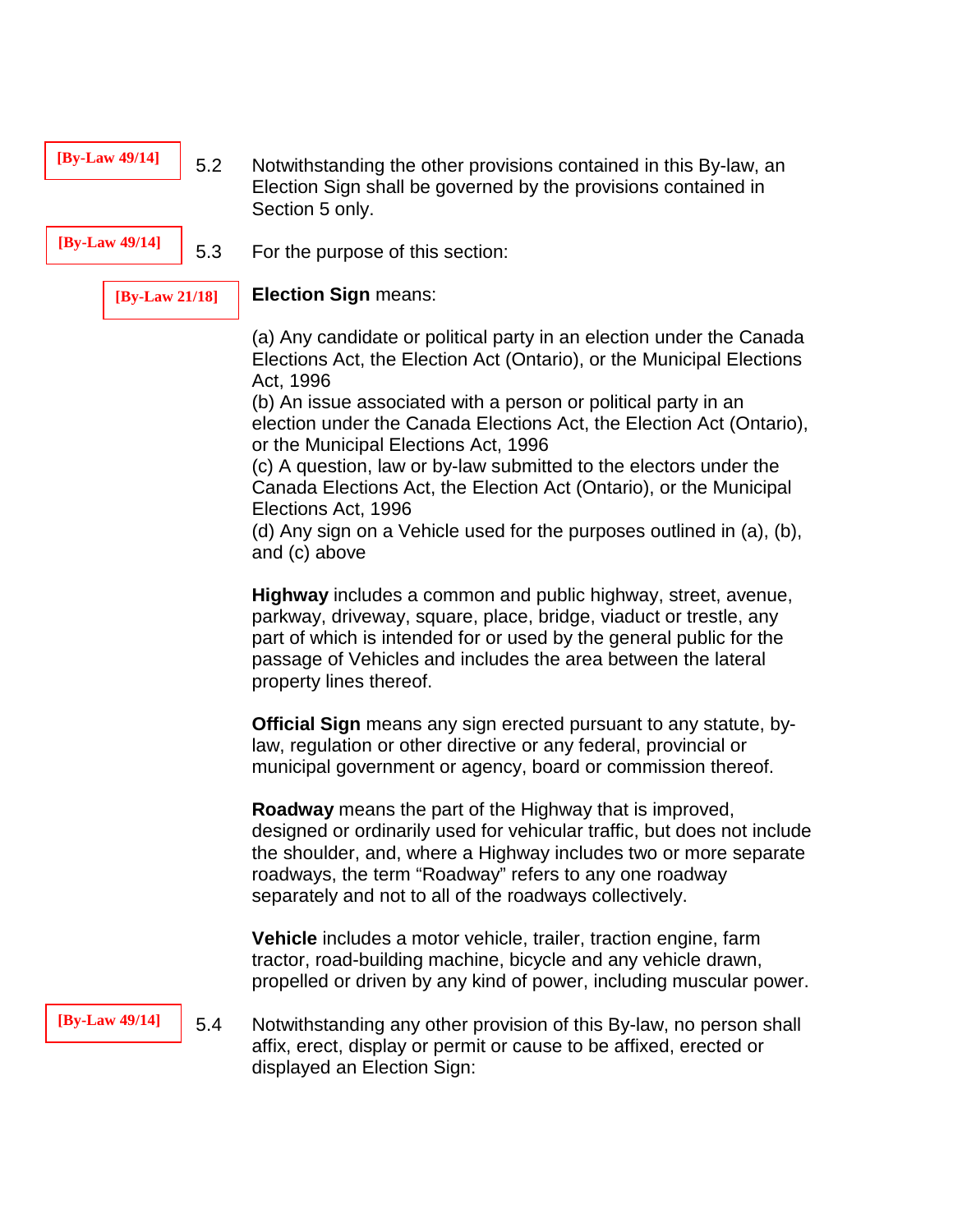(a) prior to the issuing of a writ for a provincial or federal election;

(b) no earlier than six (6) weeks prior to the day of the municipal election;

(c) on a Highway that impedes, hinders or obstructs the view of a pedestrian or the driver of a Vehicle;

- (d) on a Highway that constitutes a danger or hazard;
- (e) greater than 1.5 square metres in copy area;
- (f) on any Official Sign or Official Sign structure;
- (g) on a Roadway;
- (h) two (2) days after the day of an election.

5.5 An Election Sign on a Vehicle is not subject to the size restrictions outlined in section 5.4 (e).

## **SECTION 6 – EXEMPTIONS**

- 6.1 The provisions of this By-law shall not be deemed to prohibit the following signs:
	- i) Signs painted or posted on the interior surface of any window or door glass in any building, or the installation of any sign or advertising device in the interior of a building.
	- ii) Street numbering and identification signs not exceeding 0.3 square metres in display surface or copy area.
	- iii) Non-illuminated trespassing, caution, hunting or safety signs not exceeding 0.5 square metres in display surface or copy area.

## **SECTION 7 – MAINTENANCE AND REPAIRS**

- 7.1 The owner, lessee or agent of the lands or premises upon which any sign or advertising device is located, shall maintain, or cause such sign or advertising device to be maintained, in a proper state of repair, so that such sign or advertising device does not became unsafe, unsightly or dangerous and so that such sign shall be completely operative at all times.
- 7.2 Where any sign or advertising device is in a dangerous or defective condition or location, the Building Official shall notify the owner, lessee or agent of the premises upon which such sign or advertising device is located, to remove at once such sign or advertising device or place the same in a proper state of repair.

**[By-Law 49/14]**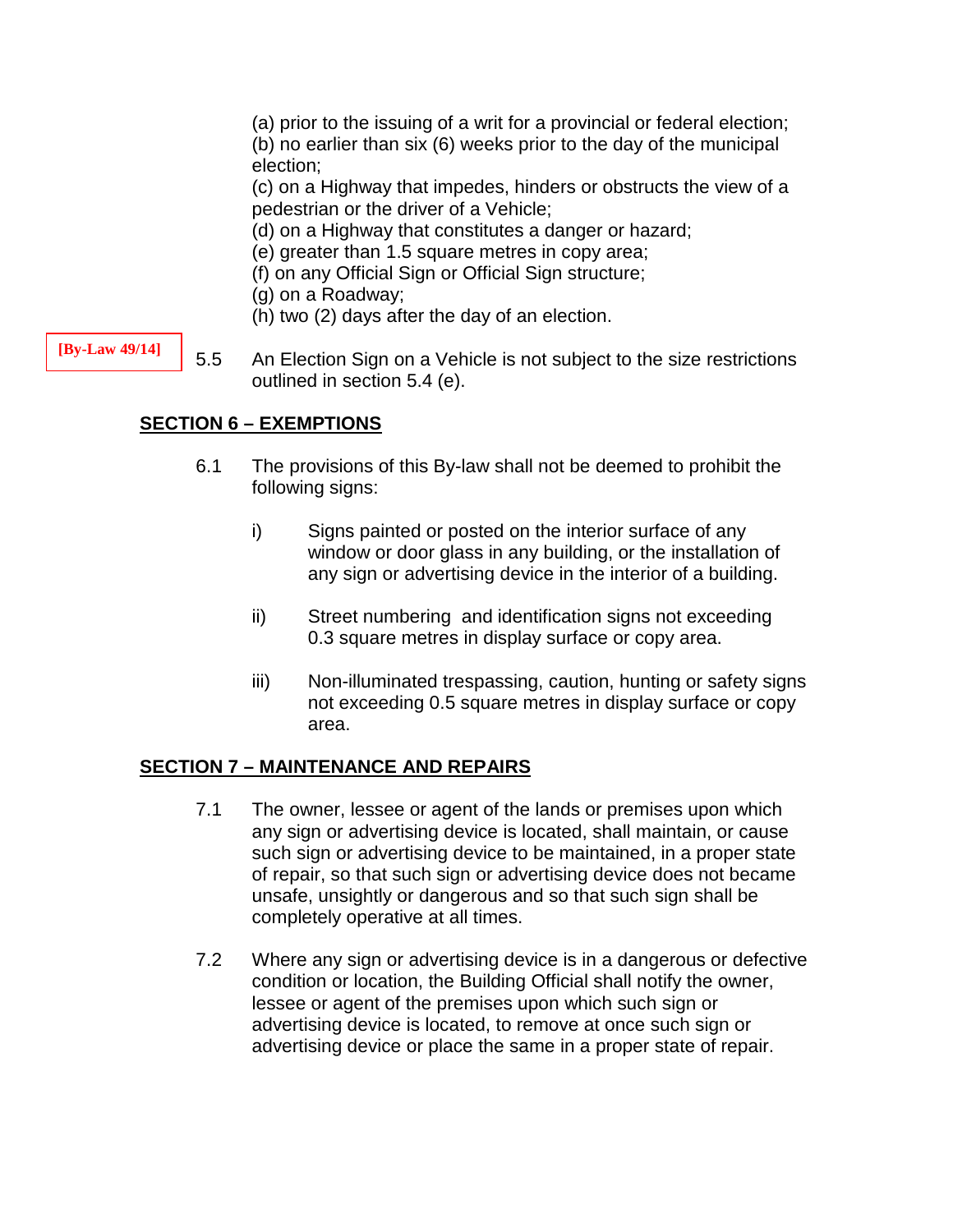7.3 Upon receipt of such notice from the Building Official, the owner, lessee or agent of such lands or premises shall at once proceed to repair or remove such sign or advertising device, provided that if the owner, lessee or agent of such lands or premises fails to repair or remove such sign or advertising device within a period of twentyone days from the date of the notice, the Building Official may have such sign or advertising device removed or such repairs made thereto as deemed necessary, the expense thereof, with costs, shall be recoverable by action or distress, and in the case of nonpayment, similarly to municipal taxes.

## **SECTION 8 – LIABILITY FOR DAMAGES**

8.1 The provisions of this By-law shall not be construed as relieving or limiting the responsibility or liability of any person erecting or owning any sign or display for personal injury or property damage resulting from the placing of such sign or resulting from the negligence or willful acts of such person, his agents or employees, in the construction, erection, maintenance, repair or removal of any sign erected in accordance with a permit issued hereunder. Nor can it be construed as imposing upon the Municipality or its officers or employees any responsibility or liability by reason of the approval of any signs, materials or devices under the provisions of this By-law.

## **SECTION 9 – PENALTIES**

9.1 Any person violating any of the provisions of this By-law upon conviction thereof shall forfeit and pay, a penalty not exceeding (exclusive of costs) the sum of Two thousand Dollars (\$2,000.00) and being not less than Two Hundred Dollars (\$200.00) for each offence. Each day such violation is committed, or permitted to continue, shall constitute a separate offence and shall be punishable as such hereunder.

## **SECTION 10 – SEVERABILITY**

10.1 Should any section, clause or provision of this By-law be declared by a court of competent jurisdiction to be invalid, the same shall not affect the validity of the By-law as a whole or in part thereof, other than the part which was declared to be invalid.

## **SECTION 11 – EFFECTIVE DATE**

11.1 This By-law shall come into force on the date of enactment at which time all By-laws of the Township of Puslinch that are inconsistent with the provisions of this By-law be and the same are hereby